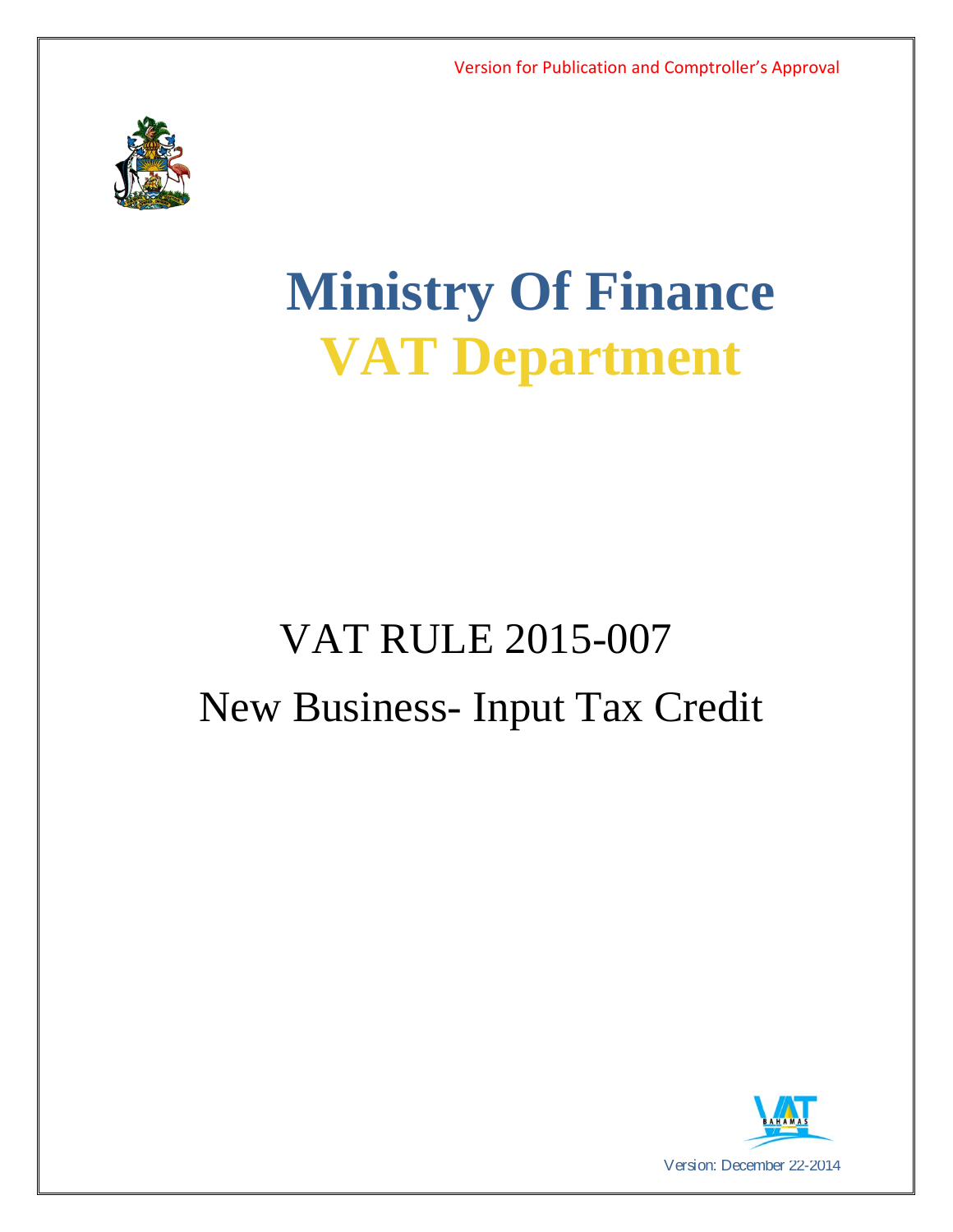## **VAT RULE 2015-007**

### **New Business- Input Tax Credit**

#### **A. Authority**

This Rule is made under Section 17 of the Value Added Act, 2014.

#### **B. Legislation**

All legislative references are to the Value Added Tax Act, 2014 and/or the Value Added Tax Regulations 2014, unless otherwise stated.

#### **C. This Rule applies in respect of:**

Sections 19 (12), 20 and 51 of the Act

#### **D. Application of Rule**

This Rule provides guidance in relation to a new business claiming a tax credit on business expenditure prior to that person becoming a registrant for VAT, pursuant to section 19 of the Act. The Act provides a special regime for a person who wants to invest in a new business and who is desirous of claiming credits for VAT paid on business expenditures incurred prior to when that business become liable for registration**.** 

Section 19 (12) of the Act requires that such person should make an application to become a new business registrant in order to benefit from the special regime under section 51 of the Act.

#### **E. Comptroller's Rule**

- 1. A person who is registered pursuant to section 19 (12) and for the purposes of section 51, will not be required to file VAT returns or claim tax credits for VAT paid on taxable supplies or importation until the person commences trading and is fully registered to account for VAT.
- 2. The registration with the Comptroller should supply the operating name of the project or the trading name that will be used upon the start of business,
- 3. The new business registrant shall notify the comptroller a minimum of 14 days prior to the commencement of trading and at such time also provide the trading name of the business if it has not been furnished already.
- 4. The Comptroller will notify the new business registrant of his first tax period and filing frequency.